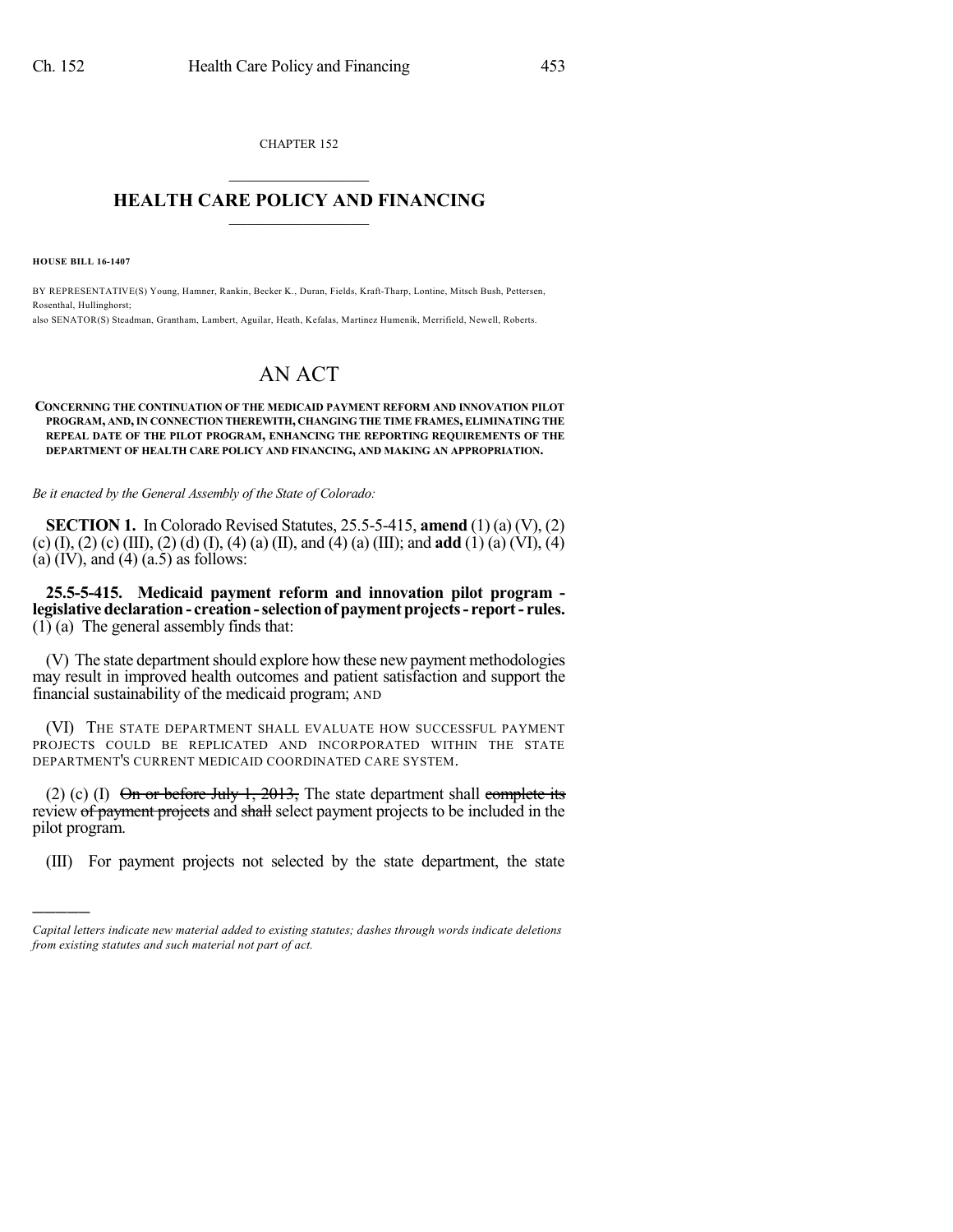454 Health Care Policy and Financing Ch. 152

department shall respond to the contractor of the state department's current medicaid coordinated care system, in writing, on or before July  $1, 2013$ , stating the reason or reasons why the payment project was not selected. The state department shall send a copy of the response to the joint budget committee of the general assembly, the health and human services committee of the senate, or any successor committee, and the health and environment committee of the house of representatives, or any successor committee.

(d) (I) The payment projects selected for the program shall be for a period of at least two years, but ONE YEAR AND shall not extend beyond June 30, 2016 THE LENGTH OF THE CONTRACT WITH THE CONTRACTOR OF THE STATE DEPARTMENT'S CURRENT MEDICAID COORDINATED CARE SYSTEM. The provider contract shall specify the payment methodology utilized in the payment project.

(4) (a) The state department shall submit a report to the joint budget committee of the general assembly, the health and human services committee of the senate, or any successor committee, and the health and environment committee of the house of representatives, or any successor committee, as follows:

(II) On or before September 15, 2014, concerning the pilot program as implemented, including but not limited to an analysis of the initial data and information concerning the utilization of the payment methodology, quality measures, and the impact of the payment methodology on health outcomes, cost, provider participation and satisfaction, and patient satisfaction; and

(III) On or before September 15, 2015, and each September 15 that the program is being implemented, concerning the program as implemented, including but not limited to an analysis of the data and information concerning the utilization of the payment methodology, including an assessment of how the payment methodology drives provider performance and participation and the impact of the payment methodology on quality measures, health outcomes, cost, provider satisfaction, and patient satisfaction, comparing those outcomes across all patients utilizing existing state department data;

(IV) ON OR BEFORE APRIL 15, 2017, AND EACH APRIL 15 THAT THE PROGRAM IS BEING IMPLEMENTED, CONCERNING THE PROGRAM AS IMPLEMENTED, INCLUDING BUT NOT LIMITED TO AN ANALYSIS OF THE DATA AND INFORMATION CONCERNING THE UTILIZATION OF THE PAYMENT METHODOLOGY, INCLUDING AN ASSESSMENT OF HOW THE PAYMENT METHODOLOGY DRIVES PROVIDER PERFORMANCE AND PARTICIPATION AND THE IMPACT OF THE PAYMENT METHODOLOGY ON QUALITY MEASURES, HEALTH OUTCOMES, COST, PROVIDER SATISFACTION, AND PATIENT SATISFACTION, COMPARING THOSE OUTCOMES ACROSS PATIENTS UTILIZING EXISTING STATE DEPARTMENT DATA. SPECIFICALLY, THE REPORT MUST INCLUDE:

(A) AN EVALUATION OF ALL CURRENT PAYMENT PROJECTS AND WHETHER THE STATE DEPARTMENT INTENDS TO EXTEND ANY CURRENT PAYMENT PROJECT INTO THE NEXT FISCAL YEAR;

(B) THE STATE DEPARTMENT'S PLANS TO INCORPORATE ANY PAYMENT PROJECT INTO THE LARGER MEDICAID PAYMENT FRAMEWORK;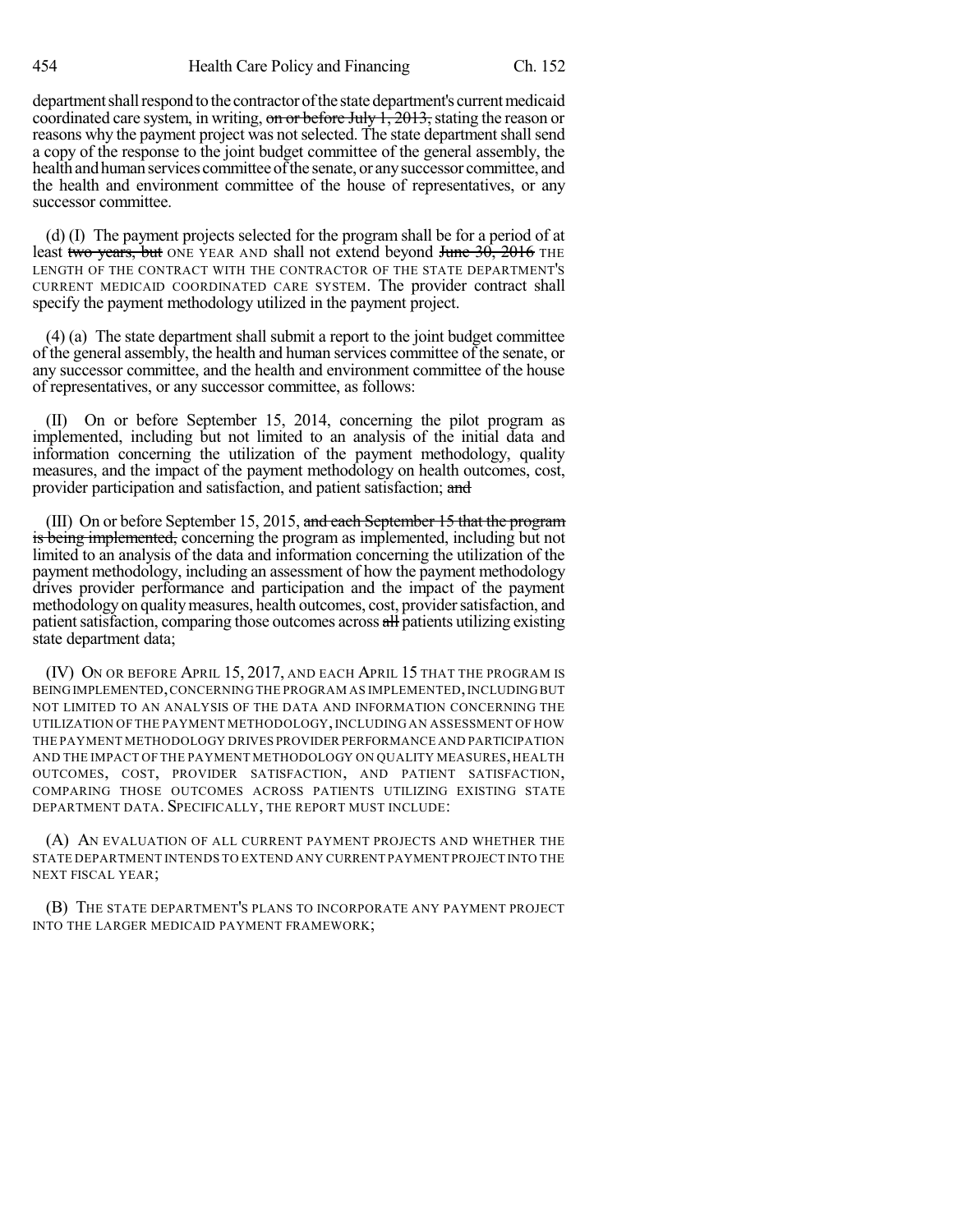(C) A DESCRIPTION OF ANY PAYMENT PROJECT PROPOSALS RECEIVED BY THE STATE DEPARTMENT SINCE THE PRIOR YEAR'S REPORT, AND WHETHER THE STATE DEPARTMENT INTENDS TO IMPLEMENT ANY NEW PAYMENT PROJECTS IN THE UPCOMING FISCAL YEAR; AND

(D) THE RESULTS OF THE STATE DEPARTMENT'S EVALUATION OF PAYMENT PROJECTS PURSUANT TO PARAGRAPH  $(a.5)$  OF THIS SUBSECTION (4).

(a.5) THE STATE DEPARTMENT SHALL EVALUATE EACH PAYMENT PROJECT TO DETERMINE:

(I) WHETHER THE PAYMENT PROJECT OFFERS THE POTENTIAL FOR BETTER PATIENT OUTCOMES OR IMPROVED CARE AND THE IMPACT OF BETTER OUTCOMES AND IMPROVED CARE ON MEDICAID COSTS;

(II) WHETHER THE PAYMENT PROJECT CREATES THE OPPORTUNITY FOR ADMINISTRATIVE EFFICIENCY IN THE MEDICAID PROGRAM;

(III) WHETHER THE PAYMENT PROJECT IS BUDGET NEUTRAL OR GENERATES SAVINGS FOR THE MEDICAID PROGRAM; AND

(IV) WHETHER THE PAYMENT PROJECT RESULTED IN CHANGES IN PROVIDER PARTICIPATION IN THE MEDICAID PROGRAM, AND THE NATURE OF THOSE CHANGES.

**SECTION 2. Appropriation.** (1) For the 2016-17 state fiscal year, \$245,639 is appropriated to the department of health care policy and financing for use by the executive director's office. This appropriation is from the general fund. To implement this act, the office may use this appropriation as follows:

(a) \$37,495 for personal services, which amount is based on an assumption that the office will require an additional 1.0 FTE;

(b) \$635 for operating expenses;

(c) \$75,000 for general professional services and special projects;

(d) \$81,795 for customer outreach, which amount issubject to the "(M)" notation as defined in the annual general appropriation act for the same fiscal year; and

(e) \$50,714 for professional services contracts, which amount is subject to the  $\degree$  "( $\dot{M}$ )" notation as defined in the annual general appropriation act for the same fiscal year.

(2) For the 2016-17 state fiscal year, the general assembly anticipates that the department of health care policy and financing will receive \$347,064 in federal funds to implement this act. The appropriation in subsection (1) of this section is based on the assumption that the department will receive this amount of federal funds to be used as follows:

(a) \$37,495 for personal services;